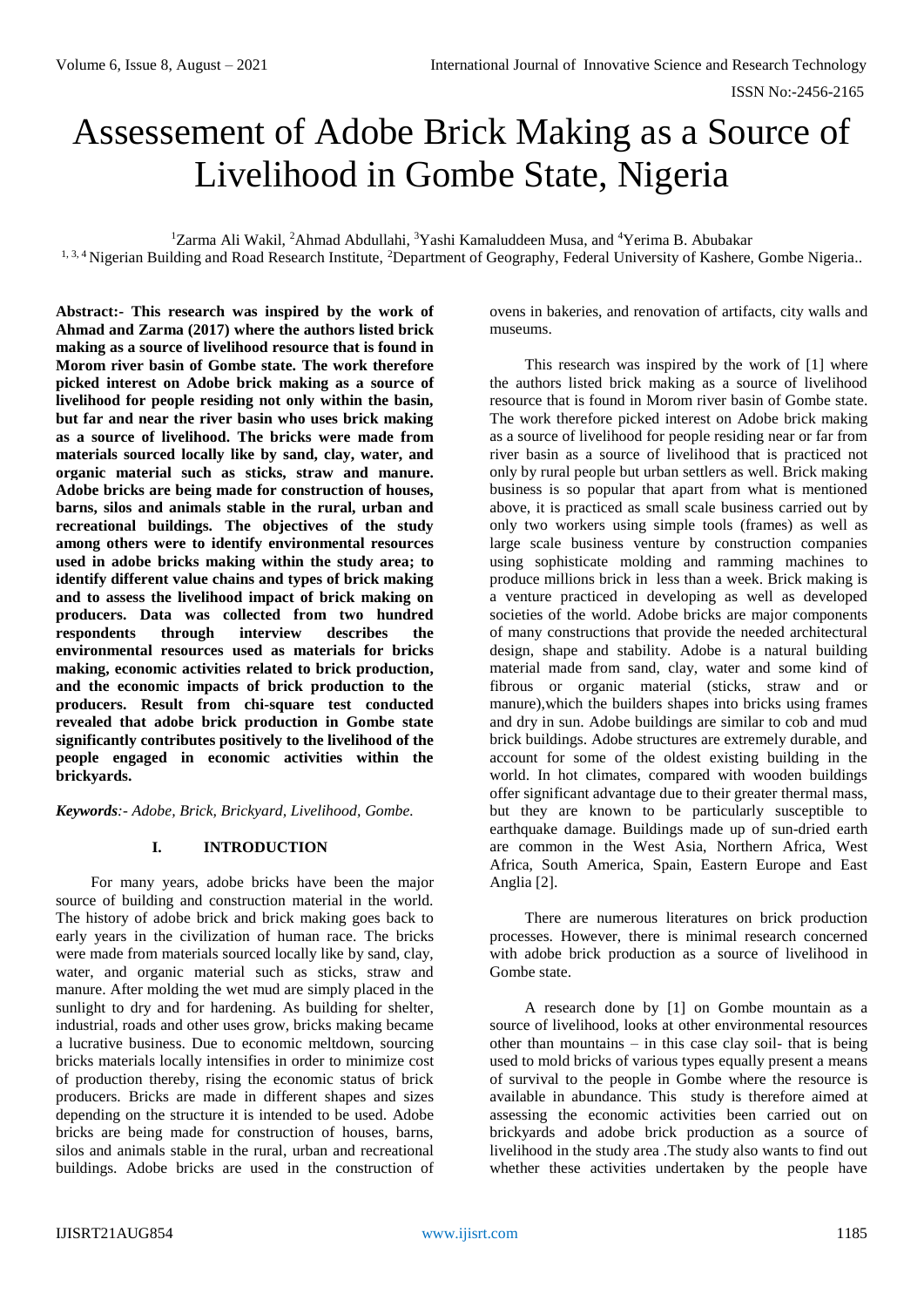significant relationship to their livelihood. These can be achieved through the following objectives.

- To identify environmental resources used in adobe bricks making within the study area.
- To identify different value chains and types of brick making.
- To assess the livelihood impact of brick making on producers.
- To identify problems faced by bricks making industries.

## **II. LITERATURE REVIEW**

Mud construction is as old as man's attempt to build home and cities, which dated back to about 10,000years. Consequently, construction in earth was developed independently in all the main cradles of civilization the banks of the Nile, the Indies and the Hwango [3].Building materials such as clay and mud require only man's effort to make a structure from them and as a result, people in this planet live in buildings made from earth [3]. About 30 per cent of the world population (or nearly 1,500,000,000) live in home of unbaked earth, roughly 50 per cent of the population of developing countries, the majority of rural populations and at least 20 per cent of urban and semi-urban populations live in mud homes [3]. Moreover, mud house is a term that is used interchangeable referring to buildings constructed by using adobe bricks which can either be fired or sun-dried and it could also refer to a house built using cob architecture. Buildings made up of sun-dried are common in Africa and other parts of the world [2].

According to [4], adobe bricks are blocks of earth produced manually by throwing wet earth into a framework. It is natural building material made from sand, clay, water, and some kind of fibrous or organic material (sticks, straw, and/or manure), which the builders shape into bricks using frames [5] and will harden when dried or fired [6]. Adobe structures are extremely durable, and account for some of the oldest existing buildings in the world [5]. In countries with high demand, adobe bricks are produced mechanically in commercial brick yards or there is the option of hiring a brick making machine to make adobes on site [7].

In Nigeria, adobe brick construction has been a popular option since pre-colonial era. There is virtually no ethnic group that does not have a traditional type of earth building [3]. Most of these houses are constructed using adobe bricks or cob. They are low-cost building, suitable to both tropical and sub-tropical climatic conditions, aesthetically attractive and eco-friendly [3]. High cost of building materials, poverty, increase in population, poor access to mortgage and high rate of urban migration has been compelling people to go for cheaper alternatives, hence uncovering opportunities for teaming youths to venture into adobe brick making as their livelihood source. In Gombe state, adobe materials are found around Gombe mountains, Liji-Kashingi laterite soil, clay soil along Kashere-Pindiga road, Maina-Boye, Bye-pass, Yamaltu-Deba Lithosol and Eutrophic brown soils along the Gongola River that extends from Dukku to Balanga local government areas. Straws,

animal dungs and water used as binding materials in making adobe bricks are available everywhere within the state.

Originally, the word livelihood meant nothing but "occupation" or "employment", that is, a way of making a living. More recently, the meaning of the term has expanded to include broader system that encompasses the economic and other attributes. Within these livelihood systems various factors have an effect on the strength, resilience and vulnerability of people's way of life. These may be their assets, their work and other cultural activities and factors that help people get access to these assets and activities [1].

Globally, clay has a wide occurrences in Nigeria, clay is widely distributed though not always found in sufficient quantity or suitable for modern industrial purposes. More than 80% clay deposites have been reported from all parts of the country. For instance, clay deposits occur in abak, akwa ibom state, uruove near Ugehelli in Delta state. Ifon in ondo state, Gombe in Gombe state, Umuahia in Abia state, Dangara in Niger State, Onitsha in Anambra state and Aloji, Udane Bioni, Agbenema and ofe jiji all in Kogi State [9].

## **III. THE STUDY AREA**

Gombe town is located between latitudes  $10^0$  15' N to  $10^0$ 20'N and longitudes  $11^010$ 'E and  $11^019$ 'E. It is the capital of Gombe State and occupied an area of about 45km<sup>2</sup> . The climate of Gombe is characterized by a dry season of six months, alternating with a six months rainy season. The mean annual precipitation is 835 mm and the mean annual temperature is about 26°C whereas relative humidity has same pattern being 94% in August and dropping to less than 10% during the harmattan period [8]. The area of study includes Liji, Maina Boyi and Bye-pass brickyards which are located within the Geologic unit of Gombe state which consists of limestone, sandstone, shale and clay [10].

# **IV. MATERIALS AND METHODS**

The data acquired for this study include data describing the environmental resources used as materials for bricks making. These were collected from literature and interviews conducted with block industry owners and laborers; data describing other economic activities (transporters and hawkers) related to brick production. Information on this was obtained from questionnaires interviews conducted at bricks industries and brick making sites; data describing brick production as a means of livelihood of the people in the study area. These data were sourced to understand the economic impacts of brick production to the producers. Information from this was sourced from individuals at different value chain of brick making.

The information studied involved the inventory of bricks provided by each respondent, income derived from brick productions as a livelihood sources and other economic activities as a result of brick production within the study areas.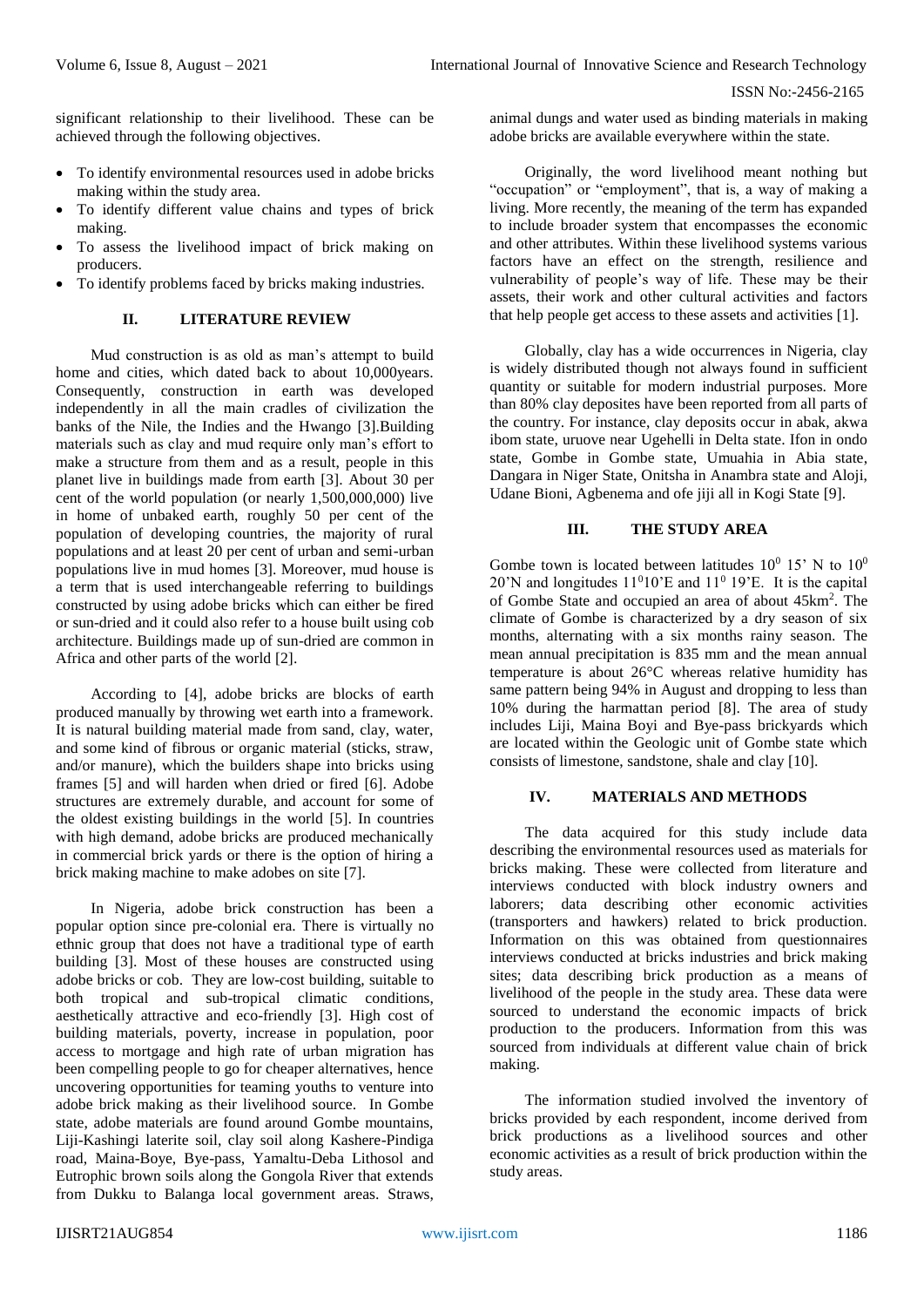## ISSN No:-2456-2165

#### **Sample selection**

A total of 200 respondents were selected and interviewed by the authors at production sites. Purposive sampling techniques were used in this study. Respondents comprise of brick makers, water vendors, hawkers and transporters that were found at the production sites and who have been in adobe brick making for three years. This was adopted to ensure only those respondents who have taken bricks making as source of livelihood were included in the interview. Results of the interview were analyzed as follows:

# **V. RESULTS AND DISCUSSIONS**

#### **Demographic Data**

Demographic data was obtained from 200 respondents within the 3 brickyards. Data collected include age, gender, education, level of income and marital status.

| Data       | <b>Frequency</b> | <b>Percentage</b> | <b>Marital status</b> | <b>Frequency</b> | Percentage |
|------------|------------------|-------------------|-----------------------|------------------|------------|
| Gender     |                  |                   |                       |                  |            |
| Male       | 185              | 92.5              | Single                | 130              | 65.0       |
| Female     | 15               | 7.5               | Married               | 70               | 35.0       |
| Total      | 200              | 100               | Total                 | 200              | 100        |
|            |                  |                   | Age                   |                  |            |
| Education  |                  |                   | 18-25                 | 60               | 30.0       |
| Primary    | 65               | 32.5              | $26 - 33$             | 95               | 47.5       |
| Secondary  | 60               | 30.0              | $34 - 41$             | 35               | 17.5       |
| Non-formal | 75               | 37.5              | 42-49                 | 10               | 5.0        |
| Total      | 200              | 100               | Total                 | 200              | 100        |

# Table 1: Demographic characteristics of respondents.

The demographic data collected on gender revealed that 92.5% are males which constituted the highest percentage of the population, while 7.5% were females of which mostly are hawkers.

In the age category, the data distribution revealed that those from 26-33 age categories constituted the highest number at 47%, 18-25 at 30%, 34-41 at 17% and 42-49 at 5% respectively.

Of the 200 respondent interviewed on marital status, the result showed that exactly 65% are single, while 35% are married. This corroborate with earlier findings on age distribution where age group of 18-33 constitute the highest number of participants in the brick industry.

The educational characteristics of the respondent revealed that 32.5% attendant primary school, 30% attended secondary school, while 37.5% attended non-formal education at various traditional Islamic schools.

#### **Economic activities of the study area**

Figure 1 shows the economic activities that were carried out in the brickyards. The results from the study revealed that brick producers constituted 67.5% of the activities which formed the bedrock of the overall economic activities. Moreover, 15% of the respondents engaged in transportation of bricks as their livelihood source of income to clients from various locations within Gombe for construction purpose. Hawkers and water vendors constituted 10%, 7.5% respectively.



Figure 1: economic activities of brickyards

## **Income levels of respondents**

Using the minimum wage of Gombe state civil service of N30, 000 per month on GL 1-15 as a yardstick, the research discovered that more than 80% of the respondents earn above the stipulated minimum wage from the livelihood activities engaged in the brickyards, while less than 15% earn between N10, 000-N40, 000 per month as show in table 2 below.

| <b>SN</b> | Income $(N 000)$ | <b>Frequency</b> | Percentage |  |
|-----------|------------------|------------------|------------|--|
| 1         | $10-40$          | 30               | 15.0       |  |
| 2         | $41 - 71$        | 55               | 27.5       |  |
| 3         | 72-102           | 20               | 10.0       |  |
| 4         | 103-133          | 15               | 7.5        |  |
| 5         | 134-164          | 10               | 5.0        |  |
| 6         | 165-195          | 15               | 7.5        |  |
| 7         | 196-126          | 5                | 2.5        |  |
| 8         | 127-157          | 5                | 2.5        |  |
| 9         | 158-188          | 20               | 10.0       |  |
| 10        | 189-219          | 10               | 5.0        |  |
| 11        | 220-249          | 15               | 7.5        |  |
|           | Total            | 200              | 100        |  |

Table 2: Minimum wage and Income levels of respondents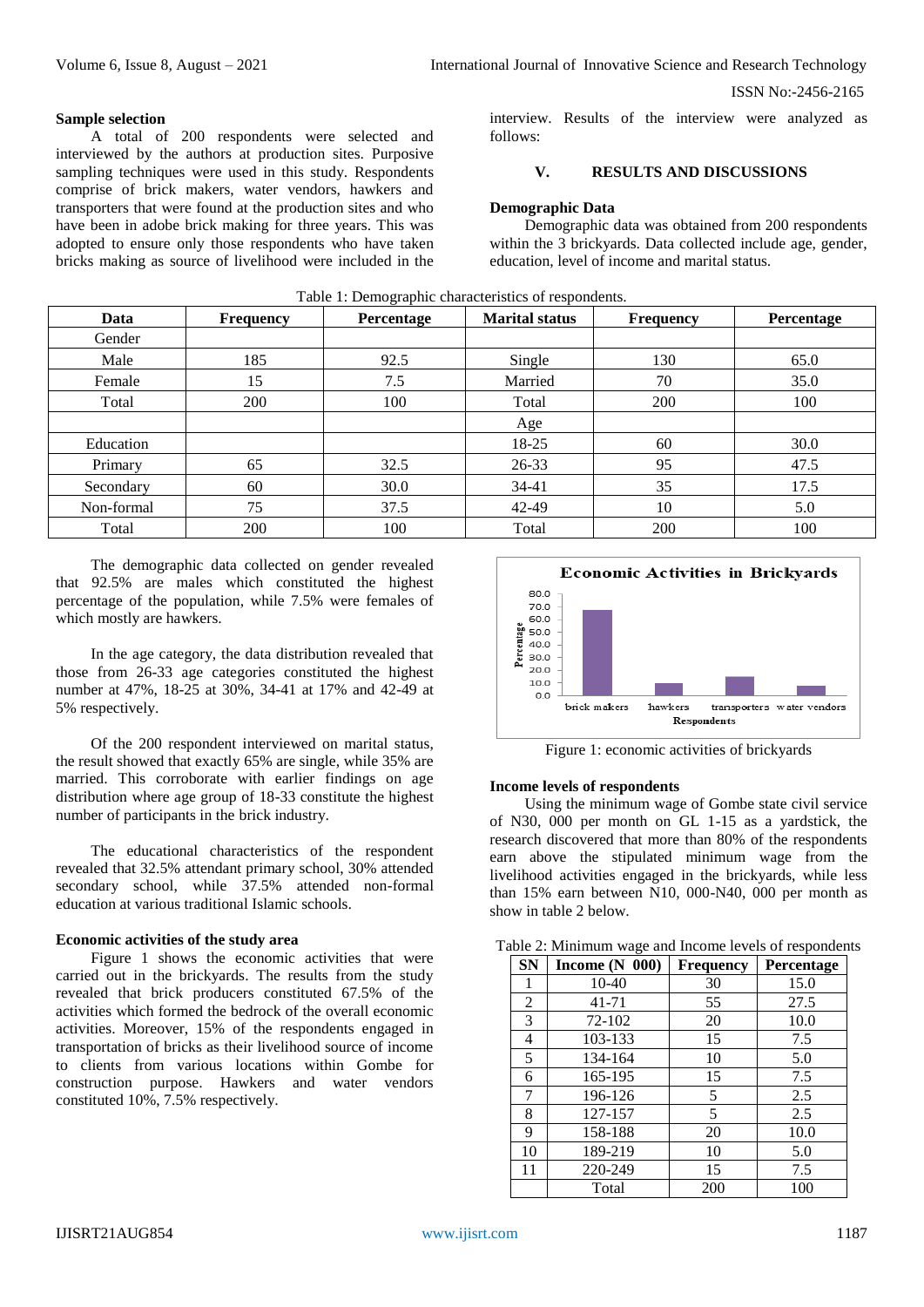| <b>SN</b>     | <b>Income</b> | $\mathbf 0$ | Е     | $O-E$    | $(O-E)^2$ | $(O-E)^2/E$ |
|---------------|---------------|-------------|-------|----------|-----------|-------------|
|               | $10-40$       | 30          | 18.18 | 11.82    | 139.67    | 7.68        |
| 2             | $41 - 71$     | 55          | 18.18 | 36.82    | 1355.58   | 74.56       |
| 3             | 72-102        | 20          | 18.18 | 1.82     | 3.31      | 0.18        |
| 4             | 103-133       | 15          | 18.18 | $-3.18$  | 10.12     | 0.56        |
| 5             | 134-164       | 10          | 18.18 | $-8.18$  | 66.94     | 3.68        |
| 6             | 165-195       | 15          | 18.18 | $-3.18$  | 10.12     | 0.56        |
| $\mathcal{I}$ | 196-126       | 5           | 18.18 | $-13.18$ | 173.76    | 9.56        |
| 8             | 127-157       | 5           | 18.18 | $-13.18$ | 173.76    | 9.56        |
| 9             | 158-188       | 20          | 18.18 | 1.82     | 3.31      | 0.18        |
| 10            | 189-219       | 10          | 18.18 | $-8.18$  | 66.94     | 3.68        |
| 11            | 220-249       | 15          | 18.18 | $-3.18$  | 10.12     | 0.56        |
|               | Total         | 200         |       |          |           | 110.75      |

Table 3: Chi-Square table for the respondents' income

A chi-square test was conducted as shown in table 3 above to test the significance of the respondents' activities and their level of income. The research revealed that the calculated value (110.75) is greater than the chi-square distribution value at  $(0.001) = 29.588$  and at  $(0.01) = 23.209$ confidence levels. Thus, the research rejects the null hypothesis  $(H_0)$  and accepts the alternative hypothesis  $(H_1)$ which states that there is significant relationship between the respondents' livelihood and their levels of income.

# **VI. SUMMARY, CONCLUSION AND RECOMMENDATIONS**

#### **Summary**

This study has revealed how adobe brick production serves as a means of earning livelihood for the producers and other participants within the brickyards. A significant number of respondents earn more than the state public service minimum wage as their income. The study found out brick makers, transporters and water vendors formed the bedrock of all the economic activities within the brickyards. The minimum wage and income level data shows that the majority of the participants earn more than the minimum wage as their income. Hypotheses tested revealed that adobe brick production in Gombe state significantly contributes positively to the livelihood of the people engaged in economic activities within the brickyards.

# **Conclusion**

Adobe brick production provides great economic opportunity to people within the study area irrespective of age, gender and educational background. thus, from the findings of the study the following conclusions are drawn:

- Many youth within the study area depend on the brickyards as a means of earning a living.
- Hypothesis testing revealed a significant relationship between what is been produce from the brickyards and peoples' source of livelihood.
- Majority of the people who engaged in economic activities on the brickyards earn more than the nation's minimum wage.

## **Recommendations**

The following recommendations are proposed:

- Governments should propose permanent sites, shades and water reservoirs for production of bricks.
- Governments should play their role as agents for local economic development by supporting these entrepreneurs to formalize their businesses and by giving business-friendly services and helping to empower them.
- Training should be given to brick makers to improve their outputs.
- Conduct a comprehensive environmental inventory of the area with view to develop those resources.
- A policy should be formulated to ensure strict adherence to safety precautions and the use of safety equipments.
- First aids facilities should be readily made available at brickyards.
- Government should provide security out-post to avert criminal activities.

#### **REFERENCES**

- [1]. Ahmad, A. and Zarma, A. W. (2017): Livelihood resources of Gombe mountain: a geographical perspective*, World Journal of Innovative Research. 2 ( ) pp*
- [2]. Sruthi G. S (2013): Mud Architecture. International Journal of Innovative Research in Science, Engineering and Technology. Vol. 2 ( ) Pg. 49.
- [3]. Houben H., & Guillaud A. (1994). *Earth construction a comprehensive guide.* London: Intermediate Technical Publications.
- [4]. Minke, G., (2000). *Earth Construction Handbook*. Wit Press South Ampton.UK.
- [5]. Alyosif, M., Alfazza, A., Alawatmah, B (2012): Investigation on mass production of adobe bricks. Civil Engineering Department, Eastern Mediterranean University Gazimagusa, North Cyprus.
- [6]. Martin, S., (1995). *Clays and Clay minerals* 43, No 2. 255-256. Ardaman & Associates. Inc.
- [7]. Solid Earth Adobe Building(2021). Building with Adobe Brick Technique, accessed on 28/08/2021, at [https://www.solidearth.co.nz/earthbuilding](https://www.solidearth.co.nz/earthbuilding-information/building-with-adobe-brick-technique)[information/building-with-adobe-brick-technique.](https://www.solidearth.co.nz/earthbuilding-information/building-with-adobe-brick-technique)